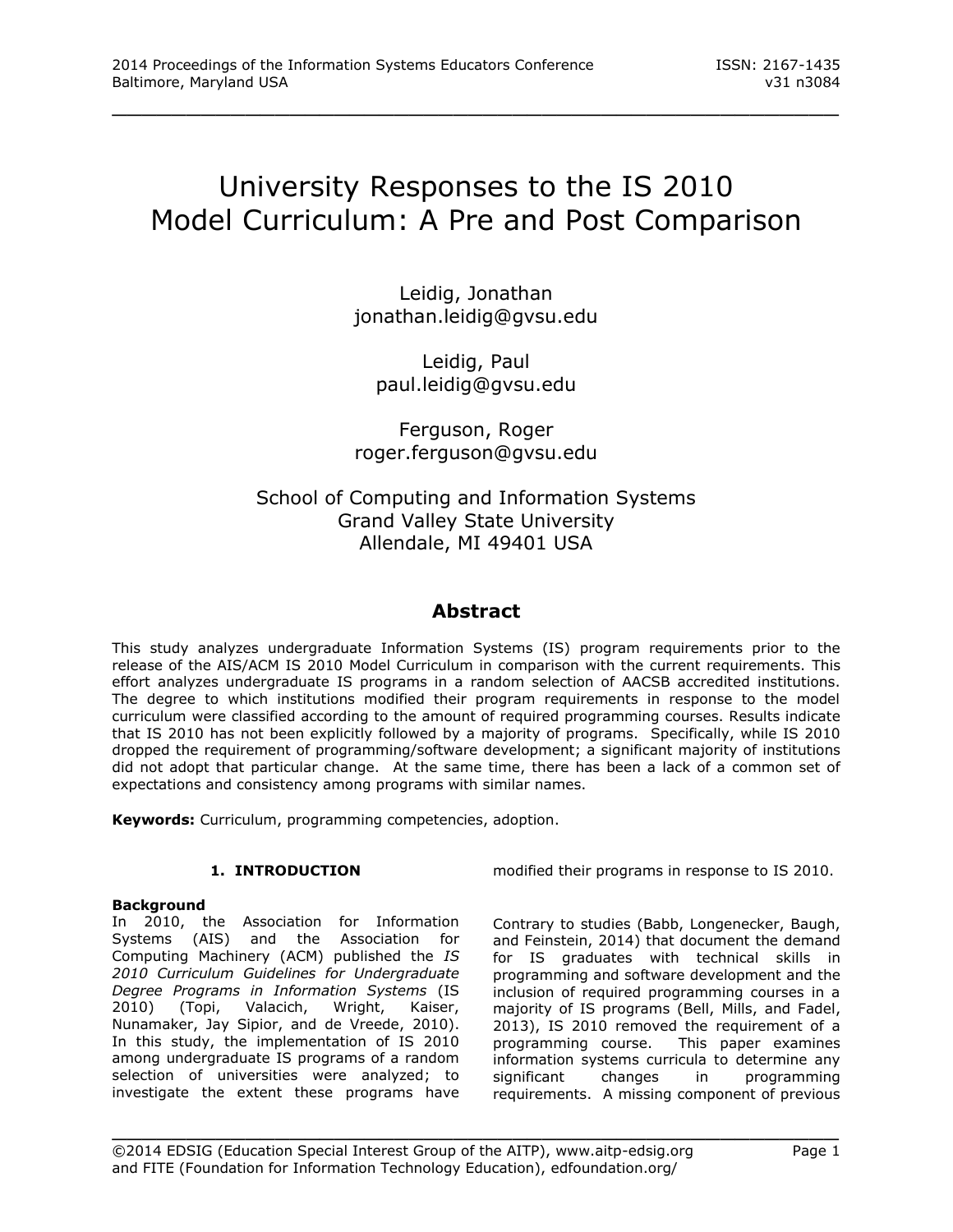research on the affect of IS 2010 on IS programs is a comparison of IS requirements prior to its adoption and current requirements.

## **The AIS/ACM IS 2010 Model Curriculum**

IS 2010 is the latest model curriculum for academic programs in information systems (IS). Efforts to define a standard curriculum for IS began in the early 1970s and has continued for the four decades. The Association for Computing Machinery (ACM) has been a major sponsor of most of these efforts. Other organizations, including the Association of Information Technology Professionals (AITP), formerly the Data Processing Management Association (DPMA), and the Association for Information Systems (AIS) contributed to the development of model curriculums.

In 1981, a report was presented at the First National Conference on Information Systems Education, and the final report (DPMA, 1981) was published later that year. Over the years, the 1981 model curriculum evolved with several revisions. In 1983, ACM published "Information Systems Curriculum Recommendations for the 80's". The DPMA Model Curriculum was twice updated (1985, 1991) to account for both ongoing technological advancement and the changing computing environment. A comprehensive revision of the IS model curriculum resulted in IS'97 (Couger Davis, Feinstein, Gorgone, and Longenecker, 1997) which gained significant support, providing widely adopted curriculum guidelines. IS 2002 (Gorgone, Valacich, Topi, Feinstein, and Longenecker, 2003) updated IS'97 to include new material related to the growth of the Internet.

IS 2010 is the latest in this series of model curricula for undergraduate IS programs. This revision has four broad key characteristics that significantly shaped the suggested curriculum. First, the curriculum attempted to extend beyond schools of business, guided by the belief that while business schools will likely continue to offer Information Systems, the discipline includes expertise that is critically important and supported in an increasing number of domains. Second, the outcome expectations of the curriculum have been articulated first as highlevel IS capabilities and also in three knowledge and skills categories: IS specific knowledge and skills, foundational knowledge and skills, and domain fundamentals. Third, the curriculum separates the core curriculum from electives

with the intent of supporting optional career tracks. Finally, the design of this curriculum includes enough flexibility to allow its adoption in a variety of educational system contexts.

The high-level IS capabilities that the curriculum specifies as the highest level outcome expectations are as follows:

- Improving organizational processes
- Exploiting opportunities created by technology innovations
- Understanding and addressing information requirements
- Designing and managing enterprise architecture
- Identifying and evaluating solution and sourcing alternatives
- Securing data and infrastructure, and
- Understanding, managing and controlling IT risks.

These high-level capabilities are translated into knowledge and skills in three categories:

- 1. IS specific knowledge and skills
	- Identifying and designing opportunities for IT-enabled organizational improvement
	- Analyzing trade-offs
	- Designing and implementing information systems solutions, and
	- Managing ongoing information technology operations
- 2. Foundational knowledge and skills
	- Leadership and collaboration
	- Communication
	- Negotiation
	- Analytical and critical thinking, including creativity and ethical analysis, and
	- Mathematical foundations

3. Domain fundamentals

- General models of a domain
- Key specializations within a domain and
- Evaluation of performance within a domain.

The IS 2010 curriculum is designed to educate graduates prepared to enter the workforce equipped with the knowledge and skills specified in these three categories. As discussed above, it separates the core courses from career track electives and includes seven core courses. For some institutions, it was difficult to follow the curriculum guidelines because they were limited to fewer courses in their program than the 10 specified in IS 2002. To create more flexibility than provided in IS 2002, the task force identified a set of seven required core courses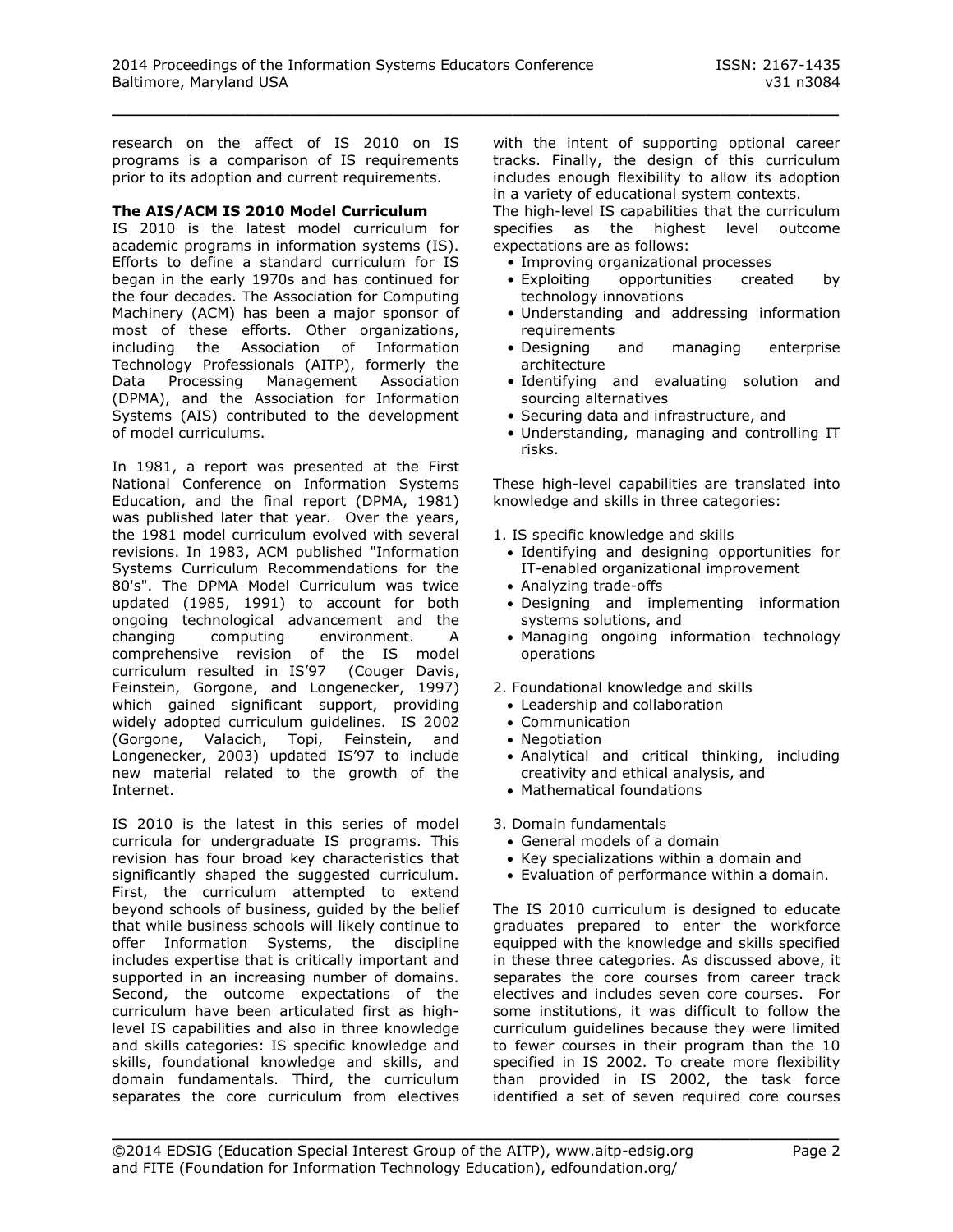common to all Information Systems programs. The seven courses in the model could be implemented as independent courses or as components within fewer courses.

IS 2010 Core Courses (required):

- IS 2010.1 Foundations of IS
- IS 2010.2 Data and Information Mgmt
- IS 2010.3 Enterprise Architecture
- IS 2010.4 IS Project Management
- IS 2010.5 IT Infrastructure
- IS 2010.6 Systems Analysis & Design
- IS 2010.7 IS Strategy, Mgmt, and Acquisition

Previously required course content is noticeably absent in the core courses:

- application development / programming
- data networking and computer architecture (covered at a higher level of abstraction in an IT Infrastructure course), and
- personal productivity tools

This study focuses on the absence of a programming course requirement and any focus on application development. The demand for these skills in information systems domains has received much attention in both academia and industry. Therefore, this demand is at odds with changes in the requirements of core IS content.

# **Definition of Programming Skills**

To help clarify what programming means as it relates to the IS profession, the following term: "basic coding competency" can be defined as an individual having met two conditions:

- Understand and implement programming structures (e.g., if statements, loops, functions, basic objects, and I/O statements) for a general purpose programming language (Java, C++, COBOL, etc.)
- Understand how a program is designed, created and executed within a computer system.

Basic coding competency does not mean that an individual has the desire or skill set to be a software developer or software designer/analyst. Instead, a person that passes one or two courses that are programming intensive would satisfy condition 1 and 2 of the definition.

## **Programming Competencies**

For the past several years there have been much attention on the demand for software developers (Babb et. al., 2014). Combined with the bureau of Labor statistics this convincingly shows that jobs in the IT, IS, and software development fields will grow at a fast rate and is expected to continue for years to come. This is a well-known trend and good news for IS and IT professionals. The question that this section addresses is not whether there are jobs for programmers in the future, but "Is basic coding competency (i.e., programming) a skill needed for all IS/CIS/MIS professionals?" This is a very broad question and there is no agreed upon answer to this question within the IS profession. In fact, different accrediting organizations have a different answer to this question. In other words, some IS programs (i.e., ABET accredited programs) require coding courses and other IS programs do not require coding courses. Hence, the population of IS students graduating from colleges and universities with fully accredited programs will be inconsistent as it relates to a student's basic coding competency.

The areas where IS professionals are needed has grown significantly. IS professionals work in a variety of sectors in our economy, such as health care, manufacturing, retail trade, academic and scientific institutions, transportation, arts and entertainments, public services, just to name a few. The question stated above, is programming a skill needed for all IS/CIS/MIS professionals, is too broad and therefore not useful. A more appropriate question is: "Does an IS professional need basic coding competency as they work in these different sectors within our economy." The answer seems to be YES for some sectors and not for others, and the following sections shows just a few examples of research that has been done within these different sectors as it relates to an IS professional.

In the field of Criminal Justice, the U.S. postal inspection service report indicates that identity theft is the fastest growing crime in America. Cyber crime, a broader term, has become a very familiar term to the general public due to the over 40 million credit cards stolen from the Target stores. Criminals use computer programs, such as key-loggers, to steal information (e.g., passwords, credit card numbers, social security numbers, and other private data). Here, an IS professional working with Criminal Justice professionals on computer malware programs (e.g., Trojan horse, viruses, and worms) would be at a significant disadvantage if the IS professional does not have basic coding competency.

In the field of health care, a publication in the Perspectives in Health Information Management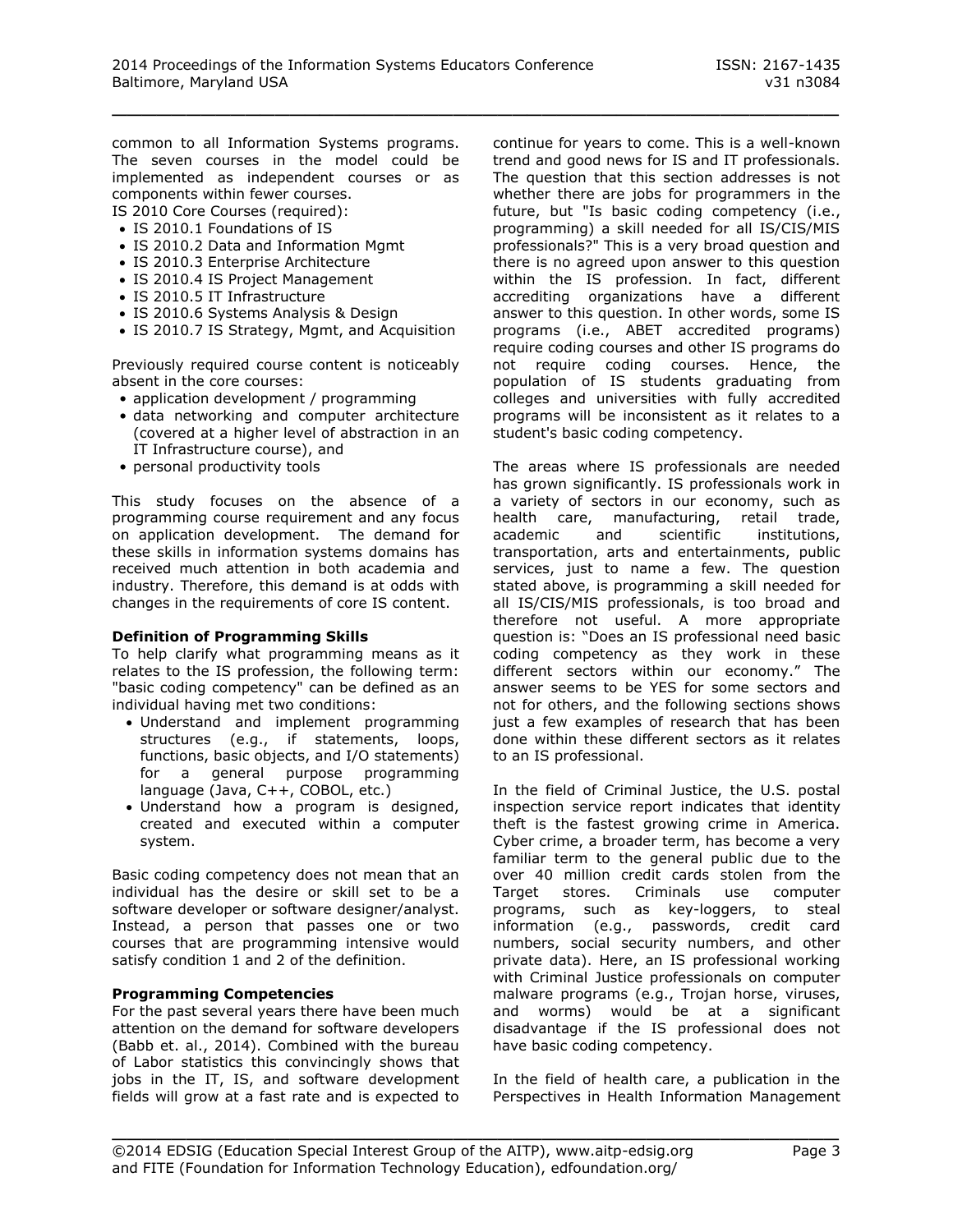(Garvin, 2004) compared coding competency to project competency. This paper's definition of coding competency was more consistent with an expectation of a software developer. Never the less, as is stated in the paper "Coding competency is extremely important to the health information management profession and healthcare in general." The paper goes further and examines the weaknesses of the coders versus non-coders; and offers suggestions on how noncoders could improve their coding skills.

As reported in a paper (Babb, et al, 2014), the skills for an IS professional have not changed despite current trends. Their paper shows an IS professional to remain current in the IS field needs coding skills in the past, present, and future. In other words, they report market experts demand that IS graduates possess technical skills in the computer programming. They go on to argue that "IS educators to remain grounded in the fundamentals of computing by holding fast in our commitment to instruction in computer programming…"

There are many more examples of where an IS professional will need basic coding competency as they interact with other professionals in the workplace. IS professionals without basic code competency will be at a disadvantage to IS professionals that has basic coding competency. Further, the numbers of sectors in our economy that utilize computer systems will only grow in the future. Gregg Pollack, founder of [Code](https://www.codeschool.com/)  [School,](https://www.codeschool.com/) states the following: "Learn the Basics of Programming: From 'if' conditionals to 'for' loops, knowing the basics of programming will help you recognize some of the lingo and logic used by programmers. You'll also understand why things go wrong and bugs occur. And perhaps best of all--the programmers you communicate with will respect you all the more" (Pollack, 2014).

### **2. PROBLEM**

Apigian and Gambill (2010) reviewed the catalog copy of 240 IS programs in schools of business and found considerable support for programming courses. While only 54% of those schools required a data communications or networking course, a surprising 99% required at least one programming or applications development course. It would appear that almost all institutions regard industry demand for programming skills more relevant than simply satisfying a model curriculum. This is not the

case for networking skills. Therefore, it appears the decision of the IS 2010 task force to leave out a programming requirement was not shared by almost all institutions. Instead these programs apparently choose to acknowledge the strong demand for programming skills of IS graduates.

In a similar study, (Bell, Mills, and Fadel, 2013) a majority (81%) of information systems programs still included a required programming/application development course. This paper's finding suggest the disparity between IS 2010 and required coverage of programming was a conscious decision not to comply with the removal of this requirement. Implied is that most IS programs still value programming as an essential IS skill, and therefore are reluctant to reduce that requirement to allow additional "high-level capabilities."

One study (Babb, et al, 2013) suggests difficulty in successfully helping students survive in a programming course as a reason for a decrease in the number of students in IS programs. The study found as many as 70% of students fail to complete programming coursework. Yet, the high demand for computer programmers is getting the attention of legislators: "These are some of the highest-paying jobs, but there are not enough graduates to fill these opportunities." (Marco Rubio, Senator, Florida, http://www.code.org). A recent recommendation for a model CIS curricula (Longenecker, Feinstein, Babb, 2013) calls for requiring a three-course programming sequence.

The problem is an inconsistency between the implication that programming is no longer a necessary part of an IS curriculum, and the documented need for skilled programmers in the IS industry (and difficulties IS students have learning to code).

This study aims to address this problem by analyzing the level of adoption of the IS 2010 curriculum. Specifically, further analyses are needed to better understand the overall affect IS 2010 had on curriculum requirements. More directly, the effort here attempts to determine whether the changes were accepted and adopted by institutions.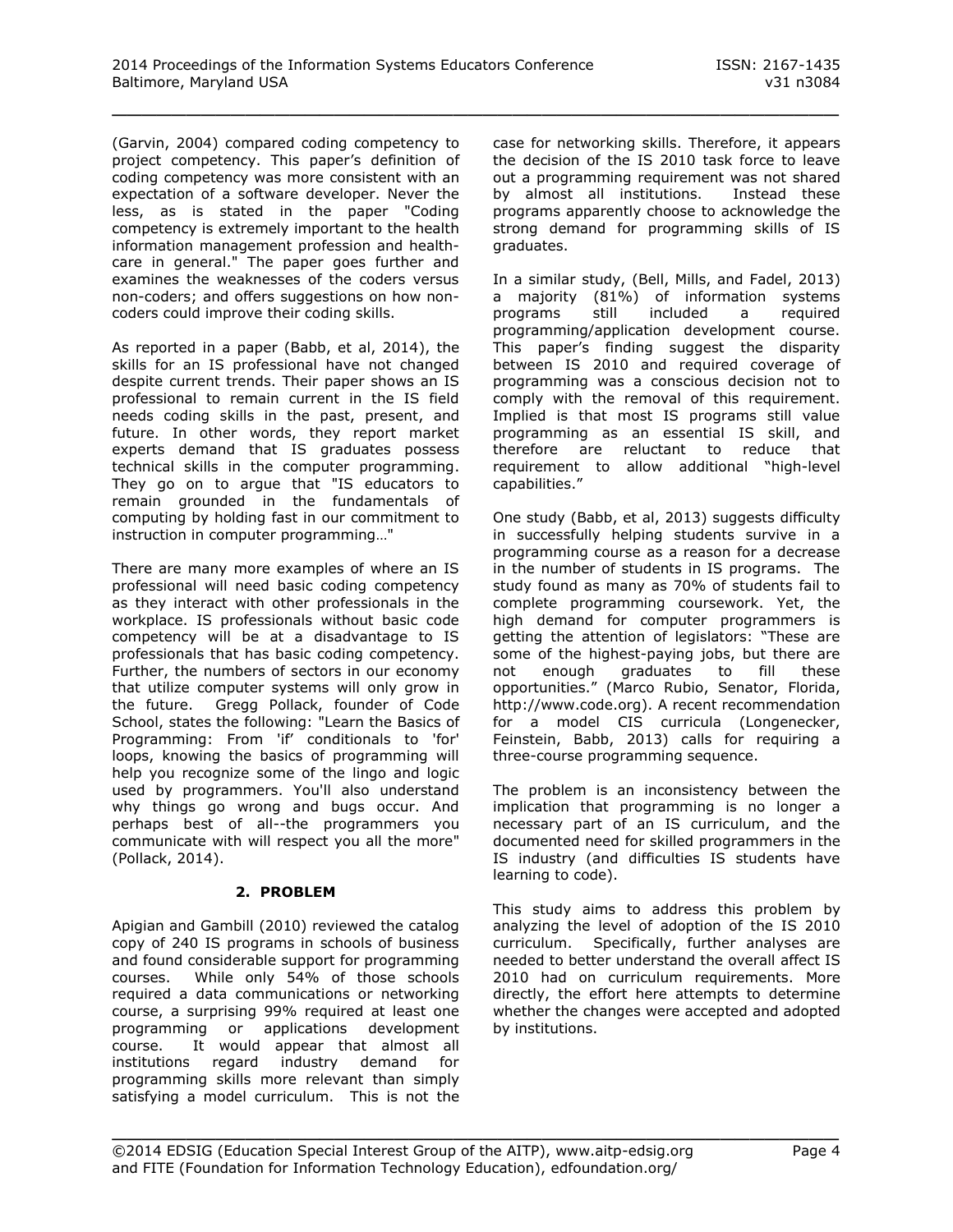# **3. PRELIMINARY RESULTS**

#### **Study Design**

Current and previous academic catalogs were analyzed to determine the affect of IS 2010 on Information Systems curricula. Academic catalogs from the 2008-2009 and the 2013-2014 academic years were gathered for a sampling of universities. These catalogs document the program modifications made to IS programs in the years following IS 2010. 40 programs related to Information Systems were randomly selected from the set of AACSB accredited schools that do not also hold ABET accreditation. These are the programs most likely to have adopted the updated standards. ABET accredited programs were not expected to be modified as a result of IS 2010 changes due to continued ABET accreditation requirements regarding programming. Thus, ABET accredited programs were removed from the set of potential programs. Multiple programs were reviewed, e.g., MIS, IS, and CIS.

An initial hypothesis was proposed to determine if schools generally 1) adopted changes based on the weakened programming requirements (i.e., by eliminating or making programing courses optional) or 2) rejected the IS 2010 changes (i.e., unmodified program curriculum). However, the current landscape and recent modification of Information Systems programs is more complex than this simple hypothesis would indicate. As a result, a diverse and complex set of program modifications followed the IS 2010 changes. Determining which changes were implemented due to IS 2010 and which changes (e.g., new tracks) were not affected by IS 2010 was not straightforward. Subsequently, the provided analyses represent the complex reality of the dynamic modifications taking place in Information Systems curricula.

This complexity is compounded by a myriad of ill defined program names. As detailed in the following analyses, program names and tracks included Business Information Systems (BIS), Business Information Technology (BIT), Business Technology (BT), Information Management (IM), Information Systems (IS), Information Systems and Supply Chain Management (ISSCM), Information Systems and Technology (IST), and Management of Information Systems (MIS). Each of these programs was housed in the Business School of the respective university.

The following sections describe the current landscape of IS-related programs, recent modifications, and identified trends.

#### **Programming Intensiveness**

The current 2014 academic catalogs were reviewed to determine the current state of ISrelated programs. The numbers of required and elective programing courses intended at increasing basic coding competencies were gathered. Course names included "Business Application Programming", "Introduction to Computer Programming", "Web Programming", etc. As shown in Table 1, the majority of the selected programs currently require multiple programming-intensive courses. These results align with the previously cited papers' claims that the majority of programs include programming.

| Program/Track Name |
|--------------------|
| <b>BIS</b>         |
| None observed      |
| BIS, IS, MIS       |
| IS                 |
| ΙS                 |
| ΙS                 |
| None observed      |
| <b>MIS</b>         |
|                    |

Table 1. Number of required or elective courses based on program names.

### **Program Naming**

Disambiguation of program and track names based on programming requirements is shown as a problem in Tables 2 and 3. Programs with the same title have a diverse set of programming requirements. For simplicity, the programs in these tables that contain less than two required programming courses are labeled as Limited Programming programs. Programs with two to four required programming courses are labeled Extensive Programming. Due to the small sample size of program names outside of MIS or IS, Table 2 bins several related program names. Programs that have separate programming and non-programming routes in the same containing program or track name may appear in both categories.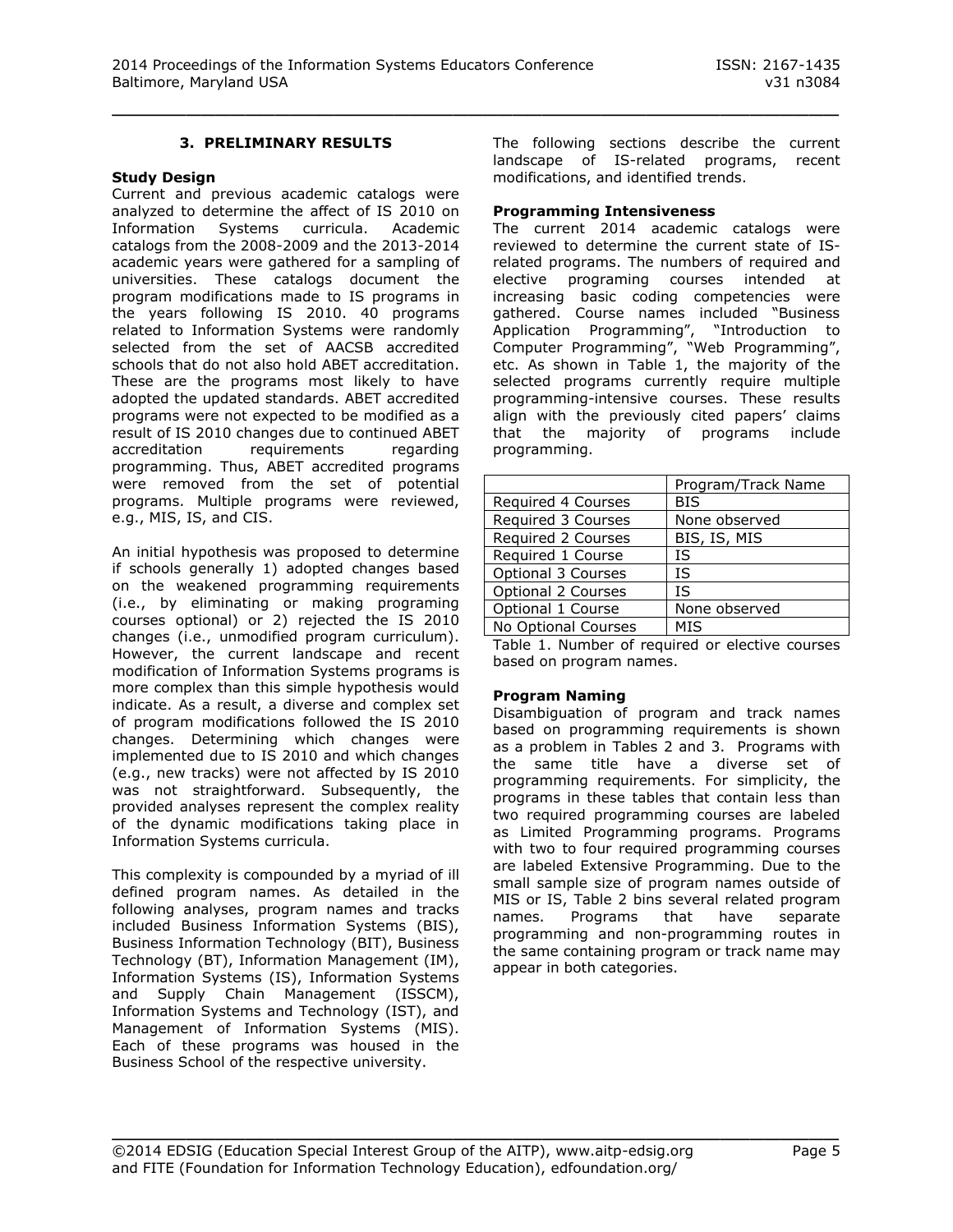| Program Name       | Limited    | Extensive   |
|--------------------|------------|-------------|
|                    | Programing | Programming |
| BIS, MIS, IM       |            |             |
| CIS, CSIS, IS, IST |            |             |
| BIT, BT, IST, IT   |            |             |

Table 2. Extent of programming requirements in grouped program names.

| Program Name | Limited    | Extensive   |
|--------------|------------|-------------|
|              | Programing | Programming |
|              |            |             |
|              |            |             |

Table 3. Extent of programming requirements in MIS and IS programs.

# **Program and Track Name by Strength**

| Programming     | in | Program and Track Name  |
|-----------------|----|-------------------------|
|                 |    |                         |
| the Curriculum  |    |                         |
| None            |    | MIS                     |
| Limited         |    | 4 MIS                   |
|                 |    | 3 IS                    |
|                 |    | 1 IM                    |
|                 |    | 1 ISSCM                 |
| Limited and     |    | 1 MIS                   |
| Extensive Paths |    | 2 IS                    |
|                 |    | 1 CIS                   |
| Extensive       |    | 1 BIT                   |
|                 |    | 1 B T                   |
|                 |    | 1 BIS                   |
|                 |    | 1 CIS                   |
|                 |    | 1 CS/IS (joint program) |
|                 |    | 4 MIS                   |
|                 |    | 5 IS                    |
|                 |    | 1 IST                   |
|                 |    | 1 ISSCM                 |
|                 |    | 1 IT                    |

Table 4. Number of programs/tracks assigned with each respective label.

The programming requirements associated with each of these program names can further be divided to provide insights into the confusing nature of program names present in the 2014 landscape. In Table 4, "None" indicates 0 required courses, "Limited" indicates 1 required course, and "Extensive" indicates 2-4 required courses. "Limited and Extensive Paths" represents an emerging situation (noticeable after IS 2010) wherein programs have moved the set of previously required programming courses into a new set of courses designed as electives. Thus, the onus is left to students decided if they prefer or would benefit from a programming intensive or programming free path through the same program and track

without an official label or distinction for this choice.

#### **Programming Requirement Modifications**

| Program and Track Name                                                                                                                                                                                                                                                                                                                                                                                                                                                              |
|-------------------------------------------------------------------------------------------------------------------------------------------------------------------------------------------------------------------------------------------------------------------------------------------------------------------------------------------------------------------------------------------------------------------------------------------------------------------------------------|
| 3 MIS: programming reduced                                                                                                                                                                                                                                                                                                                                                                                                                                                          |
| 7 MIS programs<br>5 IS programs<br>2 BIS program<br>1 BT programs<br>1 CIS program                                                                                                                                                                                                                                                                                                                                                                                                  |
| 1 IS program added a<br>required course<br>1 ISSCM added both a<br>required and an elective<br>course<br>2 IS programs added an<br>elective<br>1 MIS program dropped a<br>previously available no<br>programming option<br>1 IS and 1 IM programs<br>changed one elective to a<br>required course<br>1 IS program added an<br>intensive software design<br>track<br>1 MIS program replaced one<br>required course with a set<br>of 3 new, highly<br>recommended elective<br>courses |
|                                                                                                                                                                                                                                                                                                                                                                                                                                                                                     |

Table 5. Program modifications based on the net effect of all changes within programs that were not structurally reorganized (comparing 2009 to 2014 catalogs).

Several trends can be observed by comparing the current set of catalogs with catalogs prior to the publication of IS 2010. Programs may weaken their programming requirements by eliminating required courses, eliminating elective options, or shifting required courses to elective options. Programs may strengthen their programming requirements by adding elective options, required courses, and eliminating nonprogramming routes. Programs may have remained at the existing level of programming emphasis (regardless of the nature of the program's prior limited or extensive requirements). Programs may also have remained at the existing level of emphasis by adopted new, updated programming courses to take the place of previous courses (while keeping the total number of courses constant).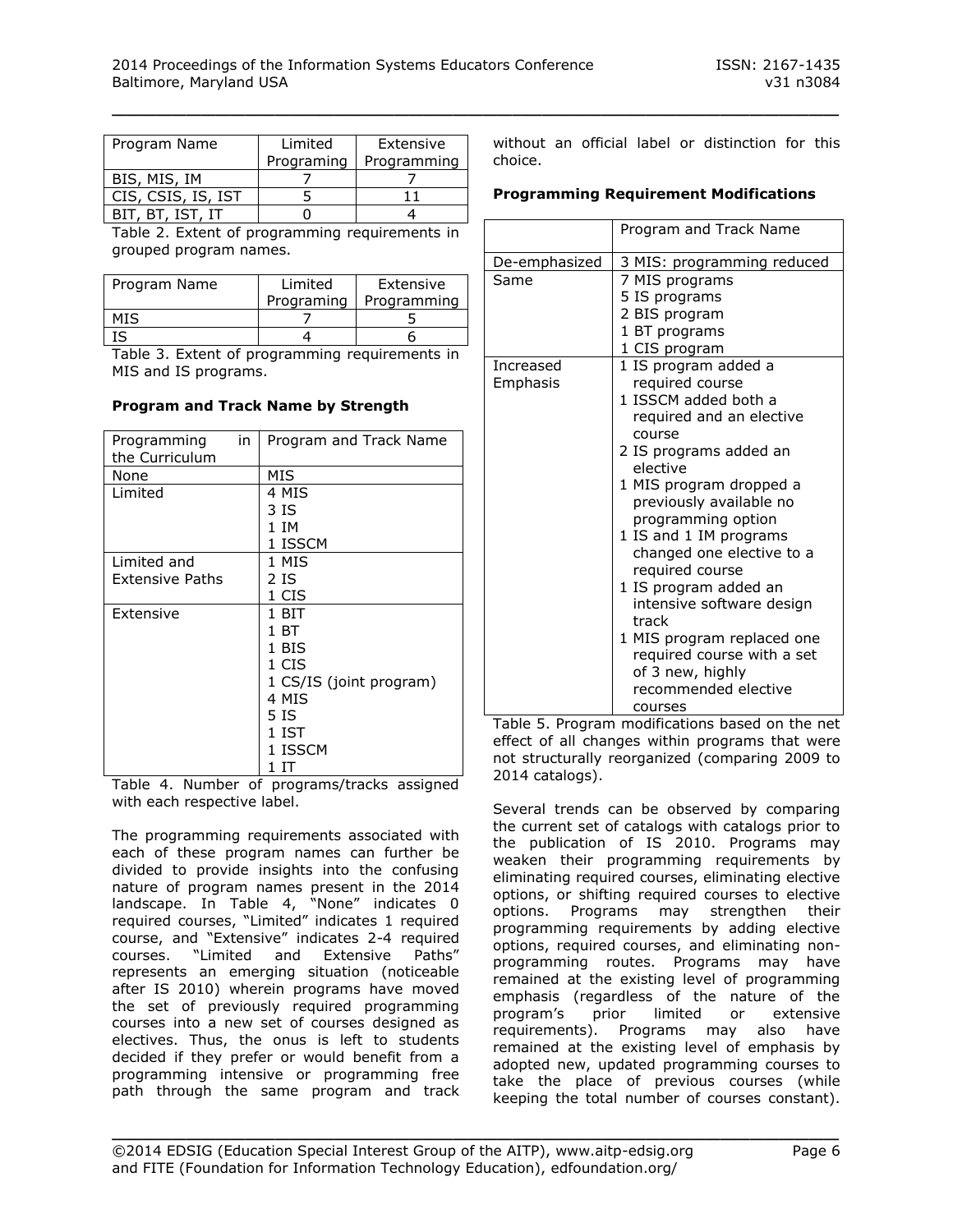As an example, one CIS program swapped three programming courses (COBOL, Business Application Software, and Advanced C/C++) for an alternative set (Visual C#, Java, Systems Development). Table 5 displays the direction programs have taken in regards to programming emphasis after the release of IS 2010. This table demonstrates that most programs have rejected adoption of IS 2010's programming guideline, with a third of programs actually increasing their programming requirements.

# **Structural Changes**

Several structural changes resulted in 6 of the 40 programs. Three programs/tracks were eliminated between 2009 and 2014 (MIS, IS, and a no programming track within MIS). One new College of Information Systems was formed. One new Business Technology track was formed in a School of Business. One new programming intensive Software Design track was added. One new MIS program was formed. One program was renamed from IS to BIS. One new CS/IS degree was created and offered jointly by the unit containing Computer Science. Following the release of IS 2010, four programs added a 'choose your own intensiveness' route. Students in these programs had the official track designations removed and had freedom to select courses with either a limited or extensive programming set of electives. This resulted in what might be considered two separate but unofficial tracks within each program under the same program name.

### **4. CONCLUSIONS**

This research analyzed 40 undergraduate IS programs, comparing their program requirements prior to the adoption of IS 2010 and current requirements. Preliminary results indicate that there were numerous changes observed in IS programs, track names, and organization structures after IS 2010 was adopted. Interestingly, these changes do not reflect the dropping of the required computing competencies. An additional finding is that multiple programs increased programming requirements, while only one institution decreased the amount of programming coverage. This finding is not surprising given the current demand for software developers and the desire on the part of universities to meet that demand. While the IS 2010 task force decided to leave out programming to allow for additional new topics, such as enterprise architecture, institutions apparently did not

share that concern and have continued requiring programming courses.

Results indicate that IS 2010 has not been explicitly followed by a majority of programs. At the same time, there is a lack of a common set of expectations and consistency among programs with similar names leading to confusion and inconsistency in the essence of what an IS degree should contain. For example, programs named MIS/BIS are split on requiring programming courses and provide a limited computing experience, while the majority of IS/CIS named programs require a much more extensive programming experience. This inconsistency calls for a standardization of program names, content, and requirements. This study shows that IS 2010 did not have an effect on IS programs for the vast majority of institutions. This is consistent with the recognized need for skilled programmers in the IS community. This further contradicts the decision to remove the requirement of programming in the core curriculum. In other words, this calls into question whether the programming requirement change proposed a solution for a nonexistent problem.

## **5. REFERENCES**

- Apigian, C. H. and Gambill, S. E. (2010) Are We Teaching the IS 2010 Model Curriculum? Journal of Information Systems Education, Volume 21, Number 4, Winter 2010, pp. 411-42.
- Babb, J., Longenecker, H., Baugh, J. and Feinstein, D., Confronting the Issues of Programming in Information Systems, Curricula: The Goal is Success", *Information Systems Education Journal*. Vol. 12 (1), January 2014.
- Bell, C.; Mills, R.; and Fadel, K. (2013) "An Analysis of Undergraduate Information Systems Curricula: Adoption of the IS 2010 Curriculum Guidelines," Communications of the Association for Information Systems: Vol. 32, Article 2. Available at: http://aisel.aisnet.org/cais/vol32/iss1/2
- Couger, J. D., Davis, G. B., Feinstein, D. L., Gorgone, J. T., and Longenecker, H.E. "IS'.97: Model Curriculum and Guidelines for Undergraduate Degree Programs in Information Systems," The DATA BASE for